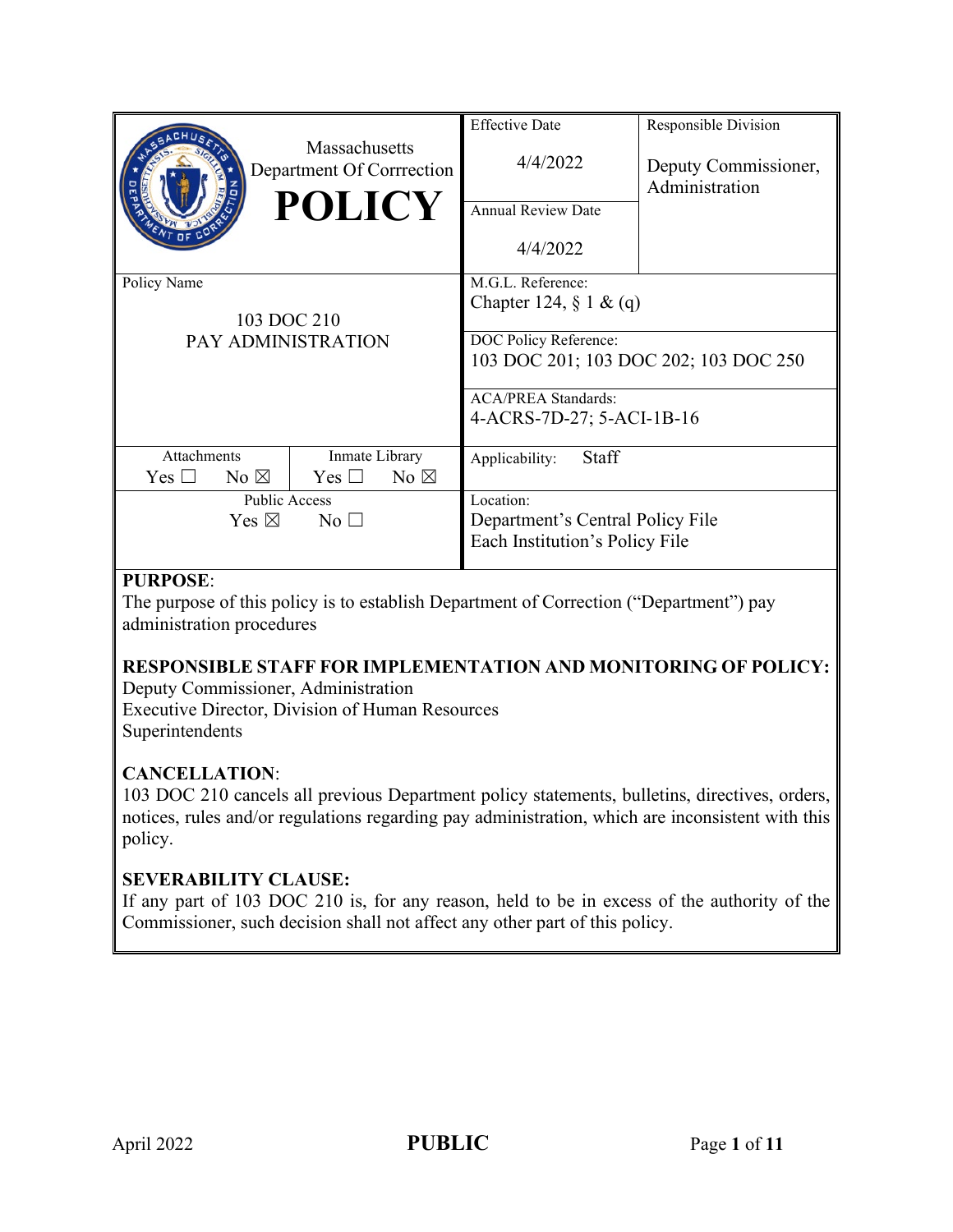# **TABLE OF CONTENTS**

| 210.01 | Definitions                                                                     | 3  |
|--------|---------------------------------------------------------------------------------|----|
| 210.02 | <b>Employee Salary Schedules</b>                                                |    |
| 210.03 | Procedures for Placing an Employee on the Department's HR/CMS Payroll<br>System | 6  |
| 210.04 | Department of Correction General Payroll Policy and Procedures                  |    |
| 210.05 | Overpayments/Underpayments                                                      | 10 |
| 210.06 | Timely Payment to Employees and Payroll Related Questions                       | 10 |
| 210.07 | Retention of Accounting Records/Source Documents                                | 11 |
| 210.08 | Access to Records                                                               | 11 |
| 210.09 | Responsible Staff                                                               | 11 |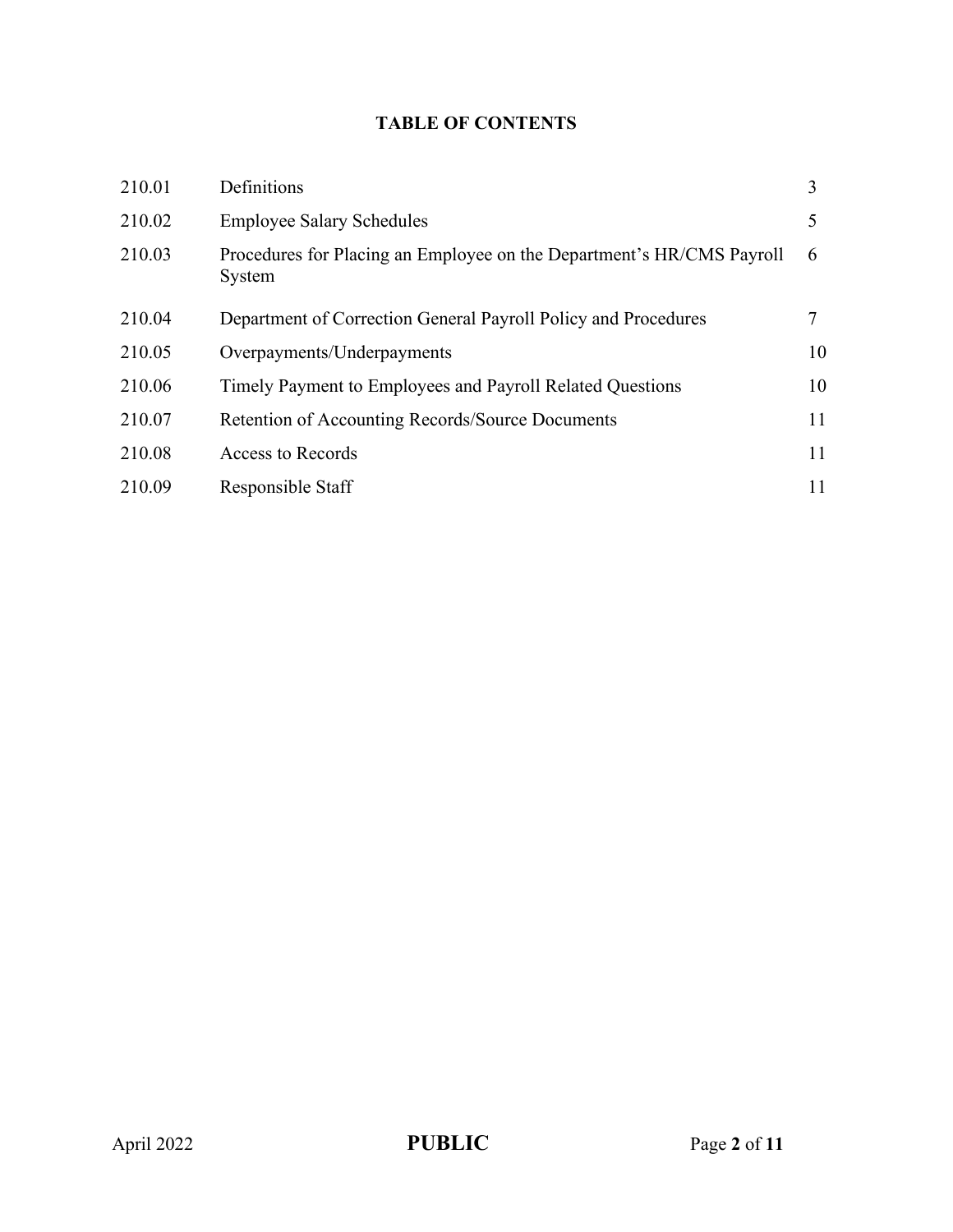## **210.01 DEFINITIONS**

Deputy Commissioner of Administration: The executive staff person whose duties include, but are not limited to, the management of:

- a. Budget Office
- b. Administrative Services
- c. Fiscal Services
- d. Division of Human Resources
- e. Food Services
- f. Employee Relations
- g. Resource Management
- h. Contract Services
- i. Massachusetts Correctional Industries (MassCor)

Chief Human Resources Officer: The executive staff person who oversees the Commonwealth's Human Resources Department.

Collective Bargaining Agreement: The contract which applies to an employee's bargaining unit.

Collective Bargaining Unit: One (1) of eleven (11) statewide units, established by the Commonwealth's Labor Relations Commissioner, into which state employees with similar work responsibilities/related job functions represented by a union are grouped for purposes of collective bargaining.

Confidential Employee: An employee so designated in accordance with the provisions of M.G.L., Chapter, 150E who assists or acts in a confidential capacity to a management employee.

Contract Employee: Individuals paid for services performed within a correctional institution for or through a contracted service or agency.

"03" Contract Employee: Individuals who are employed through contracts, as opposed to being appointed into authorized positions, as is the case for state employees. Contract employees have an employee-employer relationship with the Commonwealth. These individuals are paid through the Commonwealth's payroll system and have tax withholding and other deductions. Contract employees are not entitled to membership in the state retirement plan, or in any employee insurance plans. They are not eligible for fringe benefits, sick, vacation or personal leave. All contract employees are expected to follow all policies, rules and regulations of the Commonwealth and agency for which they work.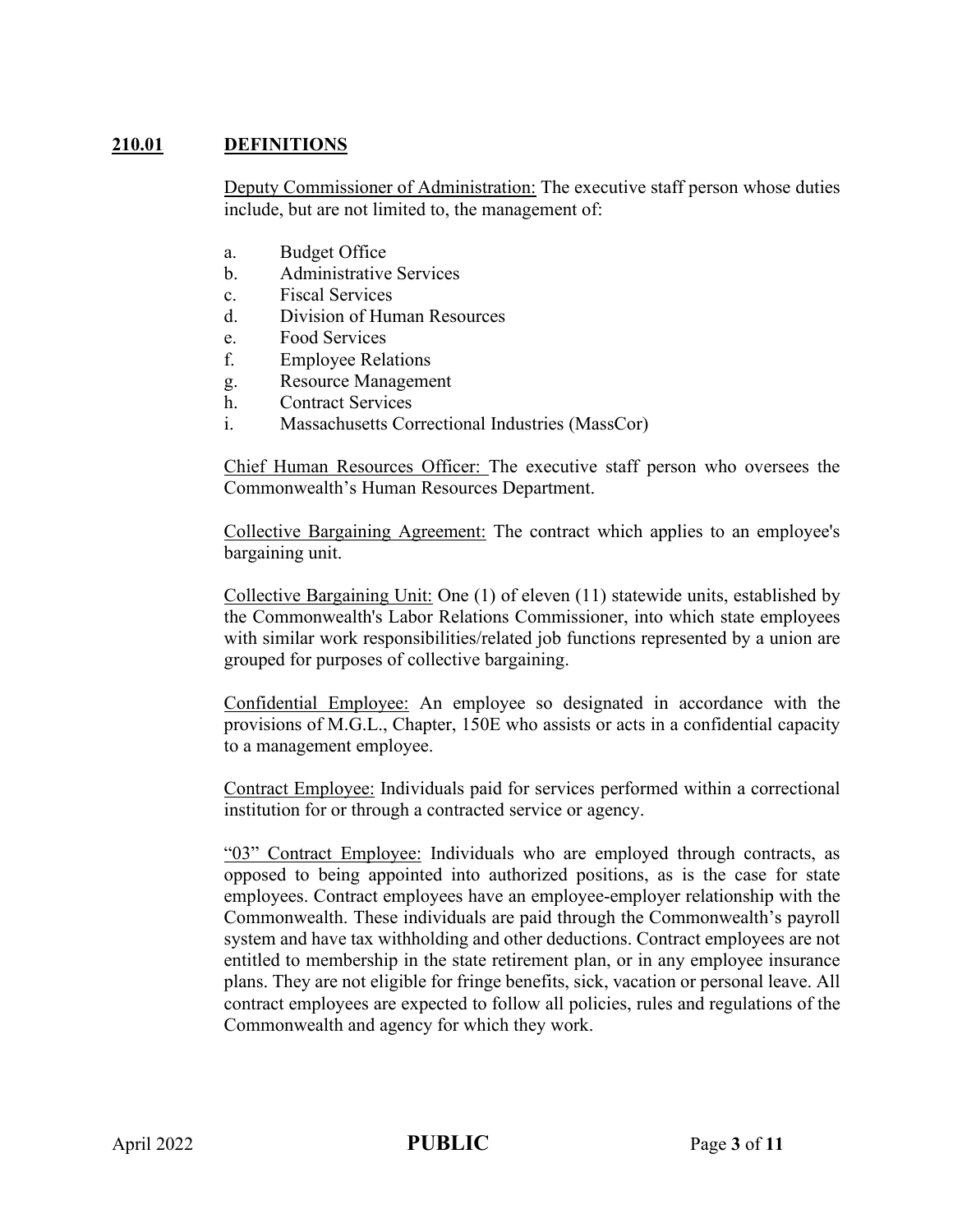Garnishments: Mandatory deductions authorized by a court order, federal or state tax levy or other legal entity to be taken from an employee's after-tax wages according to the written instructions accompanying the garnishment order.

Hiring Authority: That senior staff person (Deputy Commissioner, Superintendent, or Division/Department Head) reporting directly to the Commissioner responsible for recruitment, selection, and hiring to positions that fall under his/her/their managerial jurisdiction.

Holiday: Those legal holidays set forth in M.G.L. c. 4, § 7, January first (New Years Day), June nineteenth (Juneteenth), July fourth (Independence Day), November eleventh (Veterans Day), and December twenty-fifth (Christmas Day), or the day following when any of said days occurs on Sunday, and the third Monday in January (Martin Luther King Day), the third Monday in February (Presidents' Day), the third Monday in April (Patriot's Day), the last Monday in May (Memorial Day), the first Monday in September (Labor Day), the second Monday in October (Columbus Day), and the fourth Thursday in November (Thanksgiving Day).

Human Resource/Compensation Management System (HR/CMS): The biweekly payroll system administered by the State Comptroller, that provides flexible functionality for state human resources and payroll administrators and assures conformity to state and federal financial and legal requirements.

Management Employee: An employee so designated in accordance with the provisions of M.G.L., chapter 150E who (a) participates to a substantial degree in formulating or determining policy, or (b) assists to a substantial degree in preparation for the conduct of collective bargaining, or (c) has substantial responsibility, not initially in effect, in the administration of collective bargaining agreements or in Personnel Administration, and (d) is not included in a bargaining unit.

Management Pay Plan: The guidelines that establish manager(s) salaries utilizing predetermined salary bands by management level.

Mandatory Payroll Deductions: Deductions mandated by statute and can either be pre or post tax deductions.

Massachusetts Management Accounting and Reporting System (MMARS): The accounting system of the Commonwealth as mandated by the comptroller's division within the Executive Office of Administration and Finance.

Office of Diversity & Equal Opportunity (ODEO): A Division of the Department that provides employees with assistance in resolving complaints of discrimination or retaliation.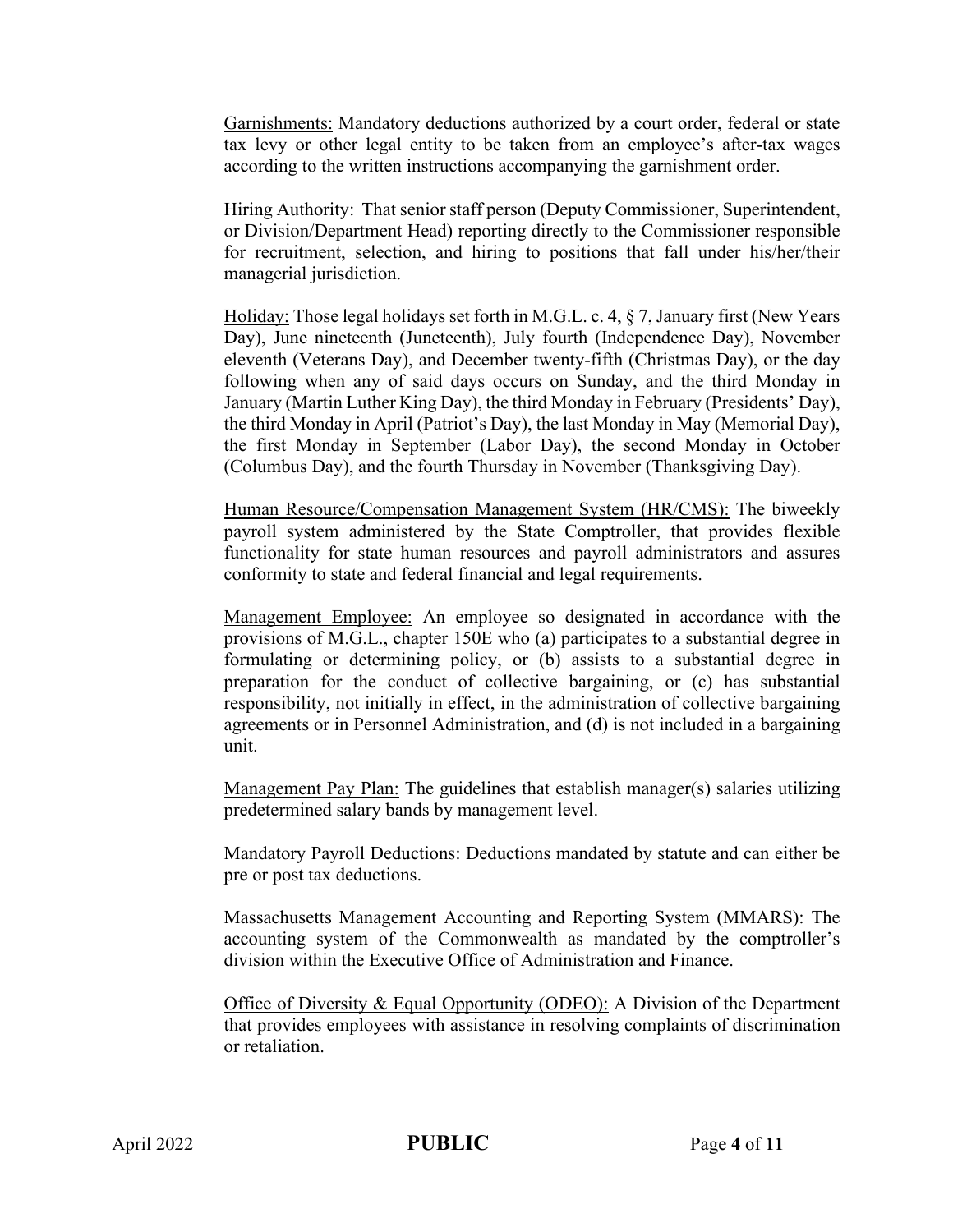Office of the State Comptroller: Independent agency within the Executive Branch. The Comptroller's role is to work with Commonwealth fiscal officers to ensure the integrity, accountability and efficiency of the Commonwealth's fiscal operations, communicate accurate and timely financial information to decision makers within the Executive, Legislative and Judicial Branches the financial community as well as the general public, and provide leadership and professional guidance in areas of fiscal policy within the Commonwealth and nationally. The Office is committed to accomplishing this mission in partnership with all Commonwealth fiscal officers.

PayInfo: The Office of the Comptroller provides a web-based application that allows employees paid through HR/CMS to access pay remittance advices through a secure (i.e., encrypted) internet connection.

Requests for Approval/Authorization to Hire Form: Department form used by hiring authorities to notify the Department's central/institution personnel office that an employee has been hired or promoted. The Department's central facility payroll office is then notified to place a new employee on the payroll or to notify same of changes in an employee's payroll status.

Salary Schedules: Are set salary charts for employees established by their respective bargaining unit agreements.

Union: The recognized bargaining agent for the employee's bargaining unit.

Voluntary Payroll Deductions: Deductions for programs that are legislatively authorized as either a Commonwealth program or a program in which the Commonwealth's fiduciary responsibility is limited solely to ensuring that the employee's requested deduction is disbursed to the designated authorized vendor. They can either be pre or post tax deductions.

# **210.02 EMPLOYEE SALARY SCHEDULES**

- 1. A management pay plan has been established for management employees of the Commonwealth pursuant to M.G.L. c. 30 §46C. Merit increases as determined by the Chief Human Resources Officer, are based on performance.
- 2. Employees represented by union organizations (see 103 DOC 250, *Labor Relations*), in accordance with M.G.L., c. 150E, have separate and distinct salary schedules determined by the collective bargaining process and contained in the appropriate collective bargaining agreement for their bargaining unit.
- 3. Confidential employees are paid in accordance with the salary schedule contained in the collective bargaining agreement covering their position titles, pursuant to M.G.L., c. 30, as amended.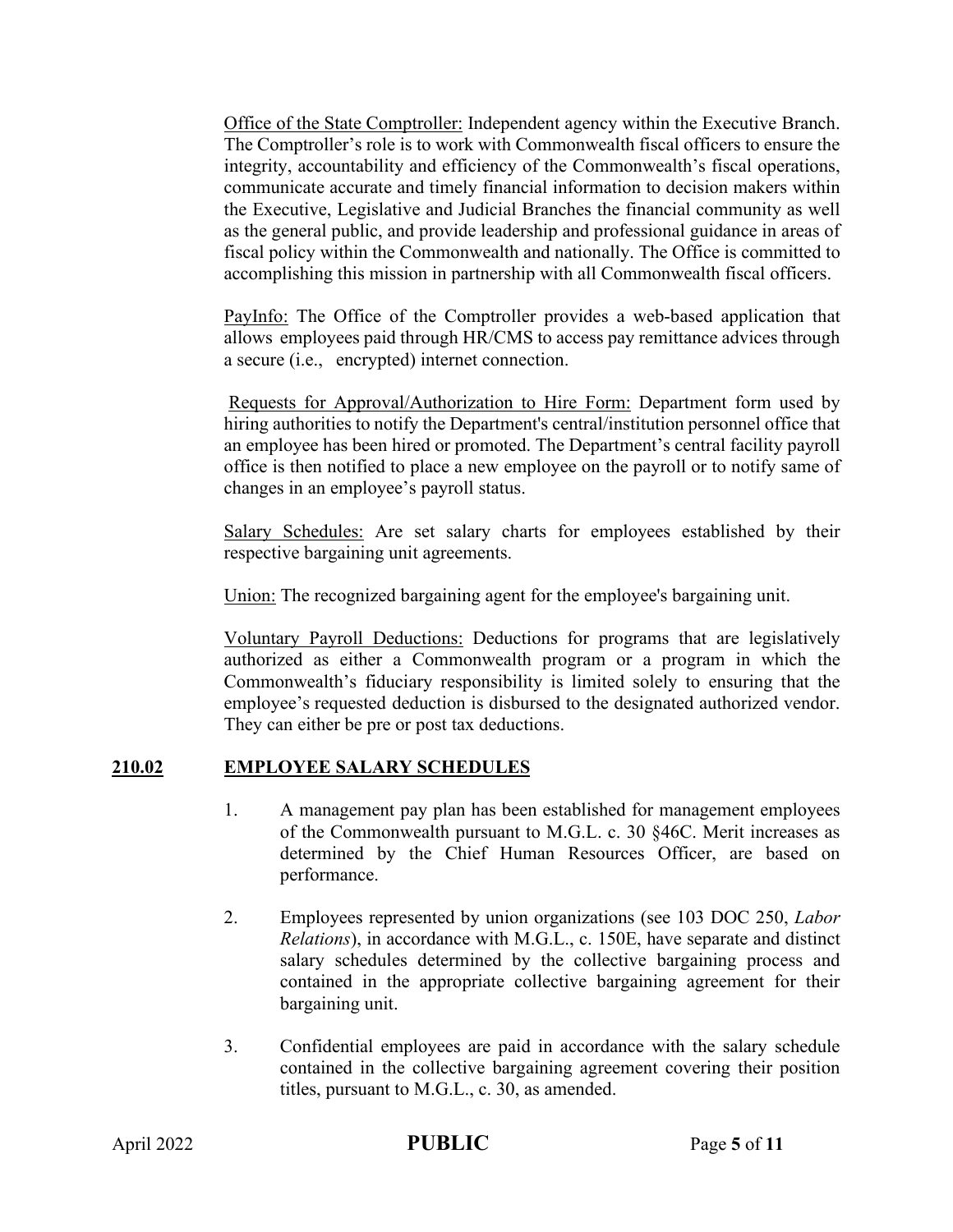4. Copies of all salary schedules are on file at the Division of Human Resources' personnel and payroll office. All management and collective bargaining agreements approved by M.H.R.D. are implemented by HR/CMS to update salaries.

#### **210.03 PROCEDURES FOR PLACING AN EMPLOYEE ON THE DEPARTMENT'S HR/CMS SYSTEM**

1. An employee shall only be placed on the Department payroll when there is an approved request for approval/authorization to hire form. All candidates being hired, transferred, or promoted into management positions at the MV level or above are required to go through a full background check to include a certification of tax status certified by the Massachusetts Department of Revenue. An employee shall be appointed to a position prior to being placed on the payroll.

(Also refer to Department policy 103 DOC 202, *Civil Service and the Massachusetts Human Resources Division*).

- 2. The Department's Personnel Office shall notify the hiring authority (by signing the request for approval/authorization to hire form) that approval has been granted to hire an employee, pursuant to 103 DOC 201, *Selection and Hiring*.
- 3. Once the Personnel Office/Commissioner notifies the hiring authority of approval for hire, the following procedures shall be utilized in placing an employee on the HR/CMS (Human Resources/Compensation Management System) system:
	- a. The hiring authority shall notify the appropriate division/institution of the employee's approval for hire.
	- b. The Division of Human Resources (DHR) shall appoint the new hire or promotion via the HR/CMS system, and shall input all payroll deductions, e.g., federal and state taxes, retirement, insurance. The DHR office shall subsequently update any changes made to deductions by the employee. The DHR office shall also input all biweekly attendance exceptions to update all leave balances.

### **210.04 DEPARTMENT OF CORRECTION PAYROLL POLICIES AND PROCEDURES**

1. The Department currently utilizes the state Comptroller's HR/CMS System for the payment of the bi-weekly employee payroll.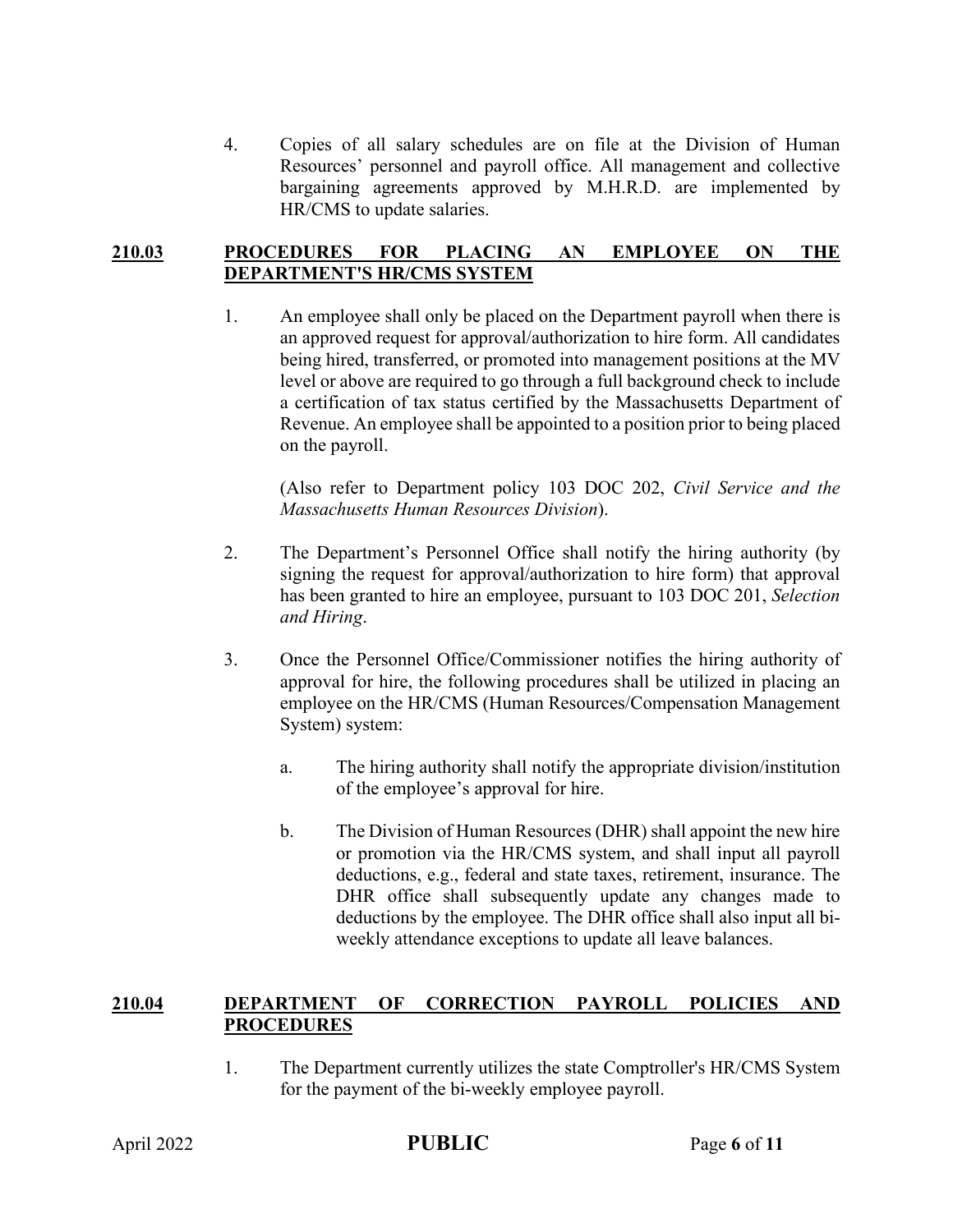- 2. Department employees shall be paid bi-weekly for authorized work including overtime adjustments and deductions for the previous bi-weekly period. The centralized Division of Human Resources is responsible for the collection of all information relative to attendance, overtime hours, etc. necessary for the accurate processing of these exceptions to the bi-weekly HR/CMS payroll.
- 3. All pay advices are issued in arrears on Fridays, for the pay period ending the previous Saturday. Employees are able to suppress pay advice through Pay Info.
- 4. All payroll advices are distributed by staff of the Division of Human Resources.
- 5. All new employees shall receive a pay advice within the next HR/CMS pay cycle.
- 6. All employees may access their pay advice through pay info. Payroll information is usually available on Thursday, the day prior to pay day.
- 7. Copies of the HR/CMS Users Guide shall be maintained by the Division of Human Resources' staff who are involved in the payroll function.
- 8. The use of HR/CMS special payrolls which includes accounts payable and prior year deficiencies shall be paid in accordance with the rules and regulations as determined by the Department's Division of Human Resources.
- 9. The Executive Director of the Division of Human Resources shall approve adjustments for retroactive pay increases, judgments, and settlements in excess of \$5,000.
- 10. Adjustments, judgments, settlements for the current fiscal year, if less than \$500.00 can be paid from current year funds if available.
- 11. All settlement and judgments must be submitted to the office of the Comptroller for payment. Settlements and Judgments in excess of \$500.00 to be submitted for payment by CTR fund. Settlements and Judgments payments less than \$500.00 from Department funds.
- 12. Documentation of Attendance
	- A. All employees are required to document their attendance.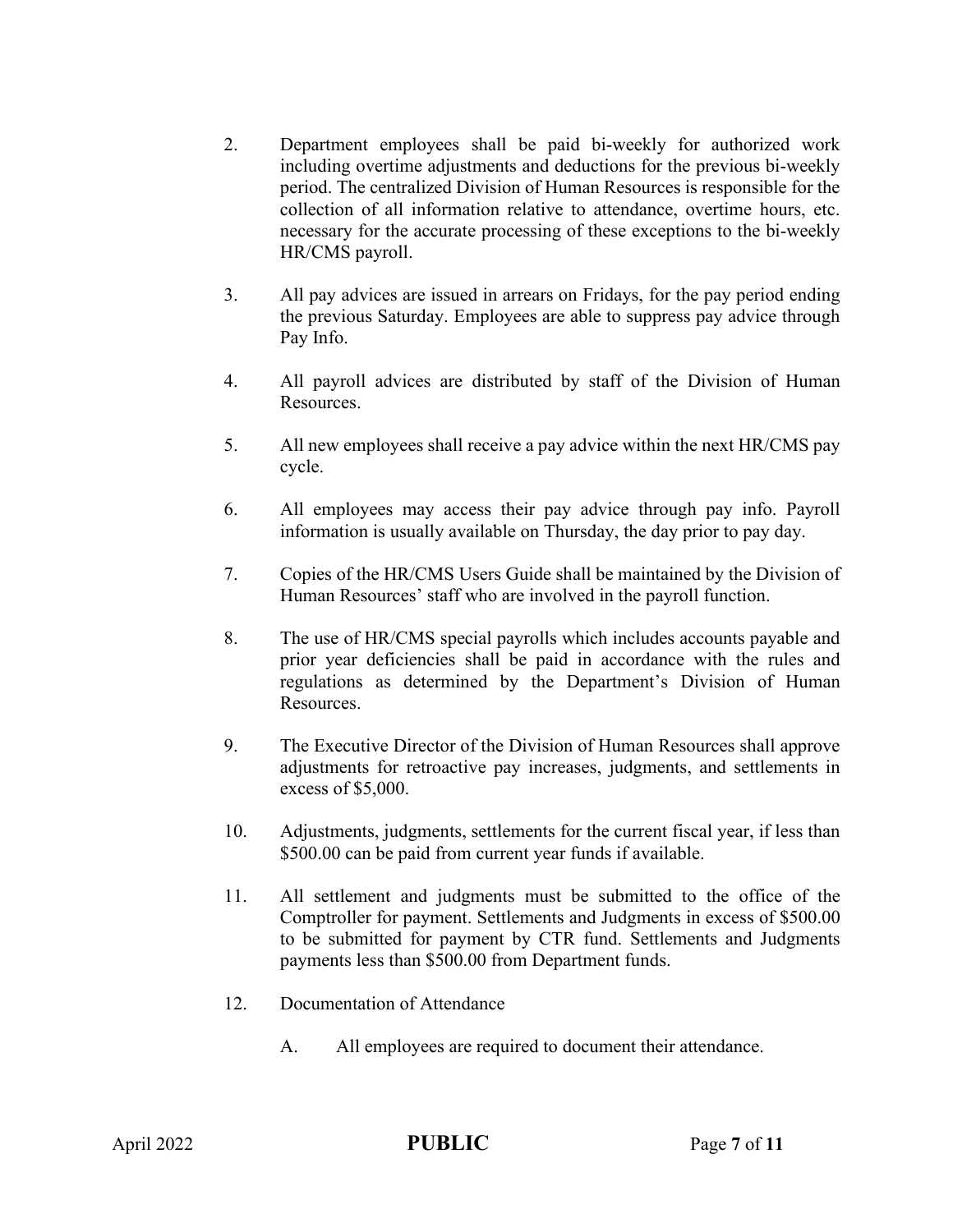- B. All non-management employees, at sites as determined by the Executive Director of the Division of Human Resources, shall utilize a time clock and time cards. All other sites, at a minimum, shall maintain time sheets noting actual hours worked. All time cards and time sheets shall be signed by the appropriate supervisor. Unsigned copies shall be faxed back to each appropriate supervisor for signature. The signed copy is to be sent back to the payroll department and filed in the biweekly reconciliation folder.
- C. Overtime for all employees shall be documented as to hours worked and shall be authorized by his/her/their appropriate supervisor.
- D. Time cards/time sheets are kept as the source document of record.

### 13. Processing of HR/CMS Payroll

The actual processing of the Department's payroll in HR/CMS is based on the regular bi-weekly payroll along with all exceptions inputted by the Division of Human Resources.

### 14. Reconciliation of HR/CMS Payroll Output

- A. The Department maintains, on its own Access Database system, an internal control mechanism for reconciling the accuracy of the regular payroll issued by HR/CMS. All permanent changes, e.g., hires, terminations, promotions, demotions, step raises, industrial accidents, salary modifications, shall be entered on the Department's Access Database system.
- B. Each payroll coordinator is responsible for the reconciliation of all HR/CMS payroll exceptions. This person shall also review the Commonwealth Information Warehouse as part of the reconciliation process by balancing all monies and employee balances. Each pay period reconciliations are also reviewed by the Payroll Supervisor.

As an additional internal control measure, this reconciliation process shall be routinely reviewed by the Director of HR Operations for the Division of Human Resources.

- C. Overtime hours actually paid on the HR/CMS report shall be reconciled to the overtime hours actually authorized for said division/institution for that pay period.
- D. Holiday pay shall be reconciled to the attendance records.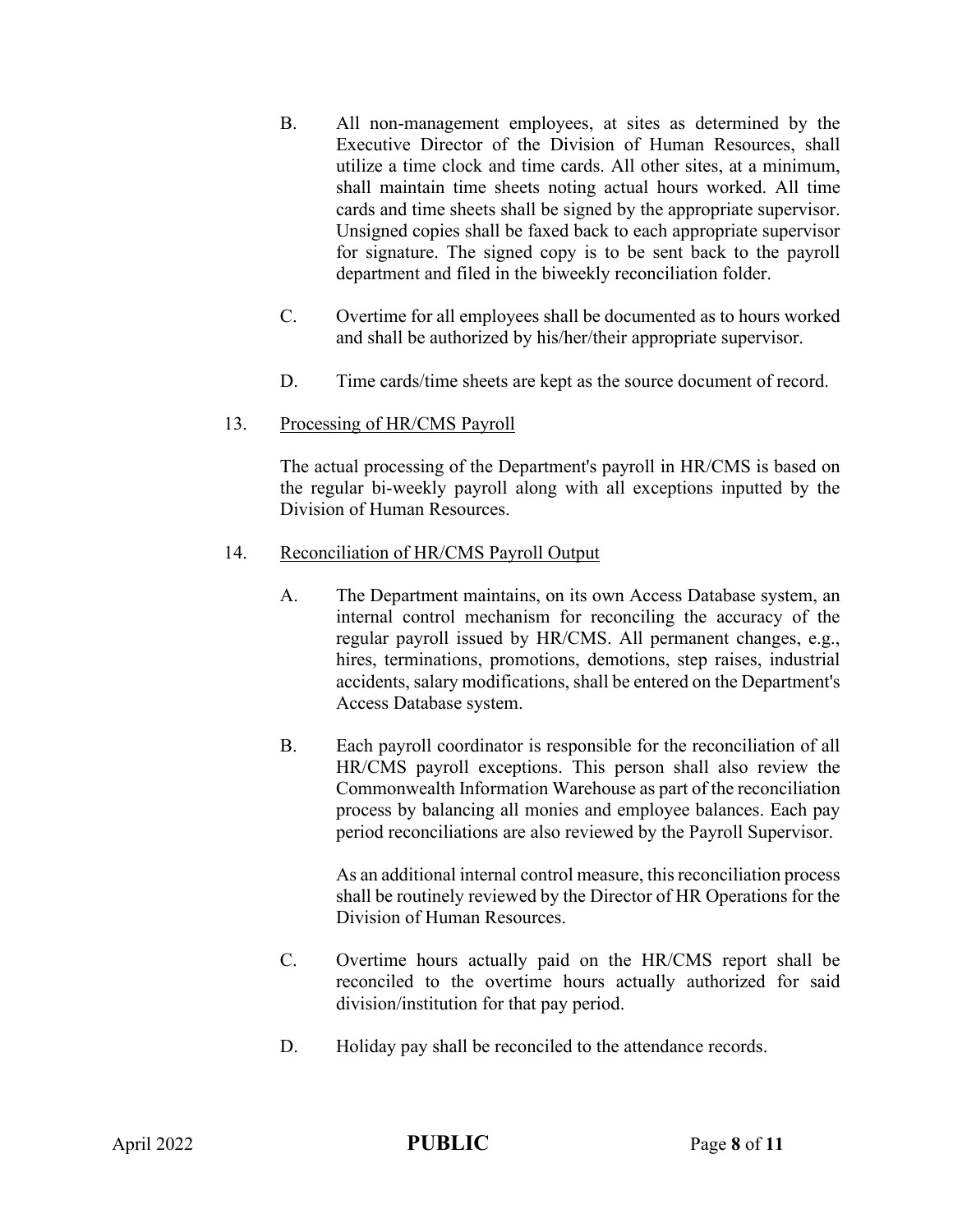- E. All garnishments shall be either court ordered or those collection cases brought by other state and federal agencies.
- F. All reconciled documents shall be appropriately filed by pay week and compared to the HR/CMS payroll reports prior to the issuance of the bi-weekly pay advices.

#### 15. Payroll Withholding Forms

The Division of Human Resources shall maintain, in alphabetical order, copies of all form W-4 (federal) and form M-4 (state) employee's withholding certificates. Under no circumstances shall any changes in this area be ascertained unless appropriate withholding forms have been received authorizing such a revision. If an employee wishes to claim exempt from withholding taxes, he/she/they must file a new form W-4 every calendar year no later than February 15th.

#### 16. Lost Checks

A written request for a stop-payment and duplicate check to be issued shall be sent to the State Treasurer's office. This may take up to two (2) weeks for the replacement check to be issued.

#### 17. Voluntary Deductions

Voluntary payroll deductions (e.g., direct deposit, special insurance) shall not be initiated or terminated without written authorization of the employee or an appropriate third party. The appropriate documentation shall be maintained at the Division of Human Resources. It is the responsibility of the Division of Human Resources to ensure that all mandatory deductions (e.g., retirement, union dues, withholding) are satisfied before permitting any voluntary payroll deductions.

#### 18. COBRA

The Consolidated Omnibus Budget Reconciliation Act of 1985 requires that the Medicare tax portion of the Federal Insurance Contributions Act (FICA) be applied to wages of services rendered after March 31, 1986, for newly hired employees and applicable 03 contractors (03 contractors should be defined in the definition section) of state and political subdivisions. Certain services are excluded from the definition of COBRA; there are exceptions that may also result in the exclusion from the Medicare tax. Please refer to MMARS memorandum no. 26 for specific instructions and in-depth applicability of said tax.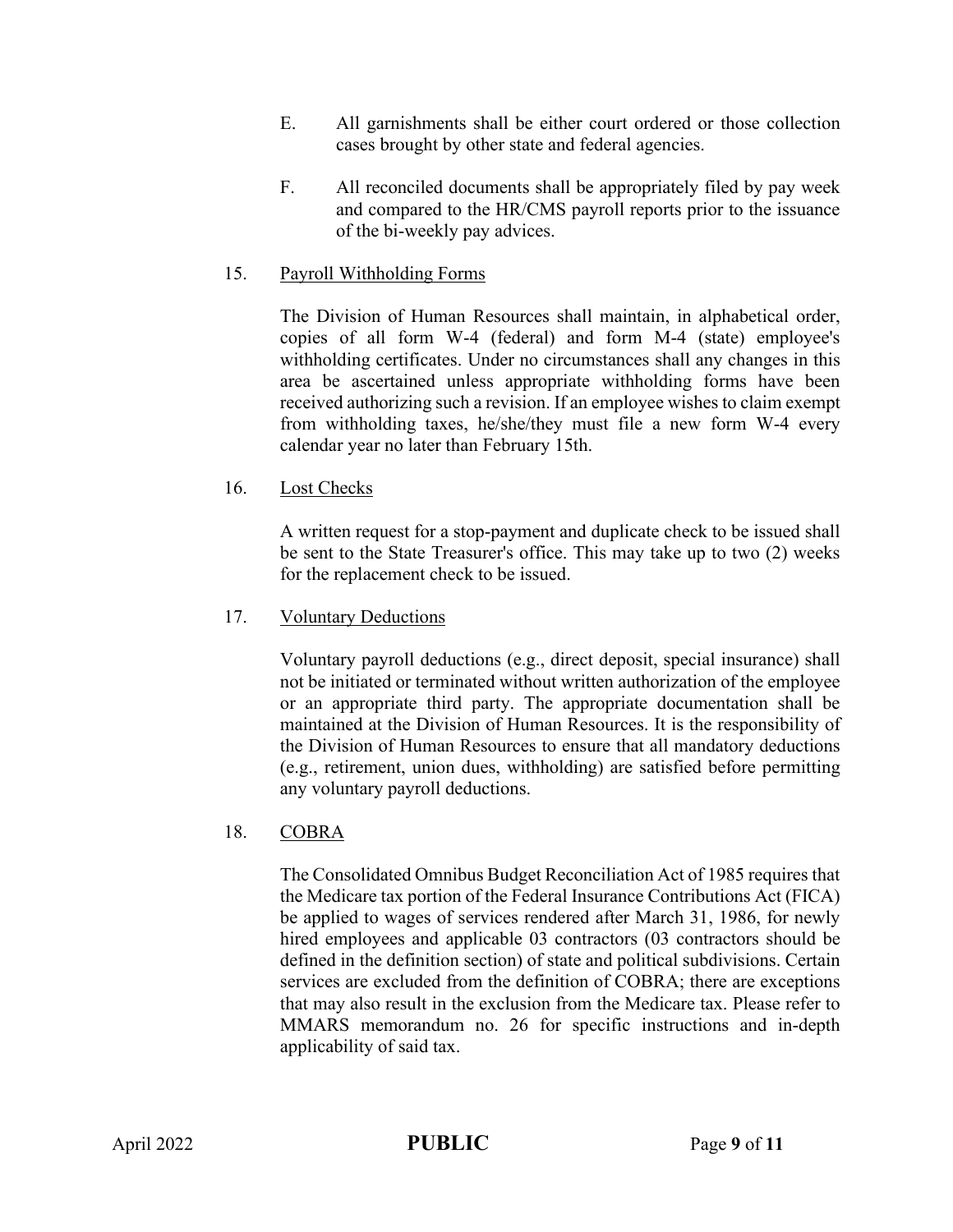19. The Department maintains the right to make deductions for monies owed to the Commonwealth of Massachusetts.

## **210.05 OVERPAYMENTS/UNDER PAYMENTS**

- 1. Any overpayment to a Department employee shall immediately be reimbursed by said employee within the next payroll period. The Assistant Deputy Commissioner, Administration shall be notified of any extenuating circumstances which do not allow for such immediate reimbursement and may approve any alternative repayment schedule.
- 2. A Departmental centralized advance fund, under the jurisdiction of the Assistant Deputy Commissioner, Administration, is available to satisfy the non-payment of employee regular salary. This advance shall not be utilized for any underpayment of additional pay, e.g., overtime, holiday, roll call. Appropriate HR/CMS payroll adjustments shall be ascertained at the institutional level to satisfy under payments of additional pay or salary advance reimbursements made from the central account by the next payroll period.

### **210.06 TIMELY PAYMENT TO EMPLOYEES AND PAYROLL RELATED QUESTIONS**

- 1. All new employees shall receive a pay advice within the first three (3) weeks of employment in the Department or the next pay cycle.
- 2. Each Superintendent and Division Head shall designate (an) individual(s), who shall be responsible for answering any employee's questions relative to his/her/their pay. If necessary, a system shall be designed, and implemented, so as to ensure the reasonable accessibility of this/these individual(s) to Department employees for the answering of such questions.
- 3. If an individual employee, Superintendent, Division Head, or treasurer has a payroll related problem which cannot be resolved at the institution or division level, he/she/they should contact the Department's Executive Director of the Division of Human Resources for assistance in the resolution of the problem, and submit a description of said problem in writing as soon as possible.

### **210.07 RETENTION OF ACCOUNTING RECORDS/SOURCE DOCUMENTS**

The Department (Division of Human Resources) must systematically file and maintain all fiscal records to facilitate later retrieval for audit purposes.

# **210.08 ACCESS TO RECORDS**